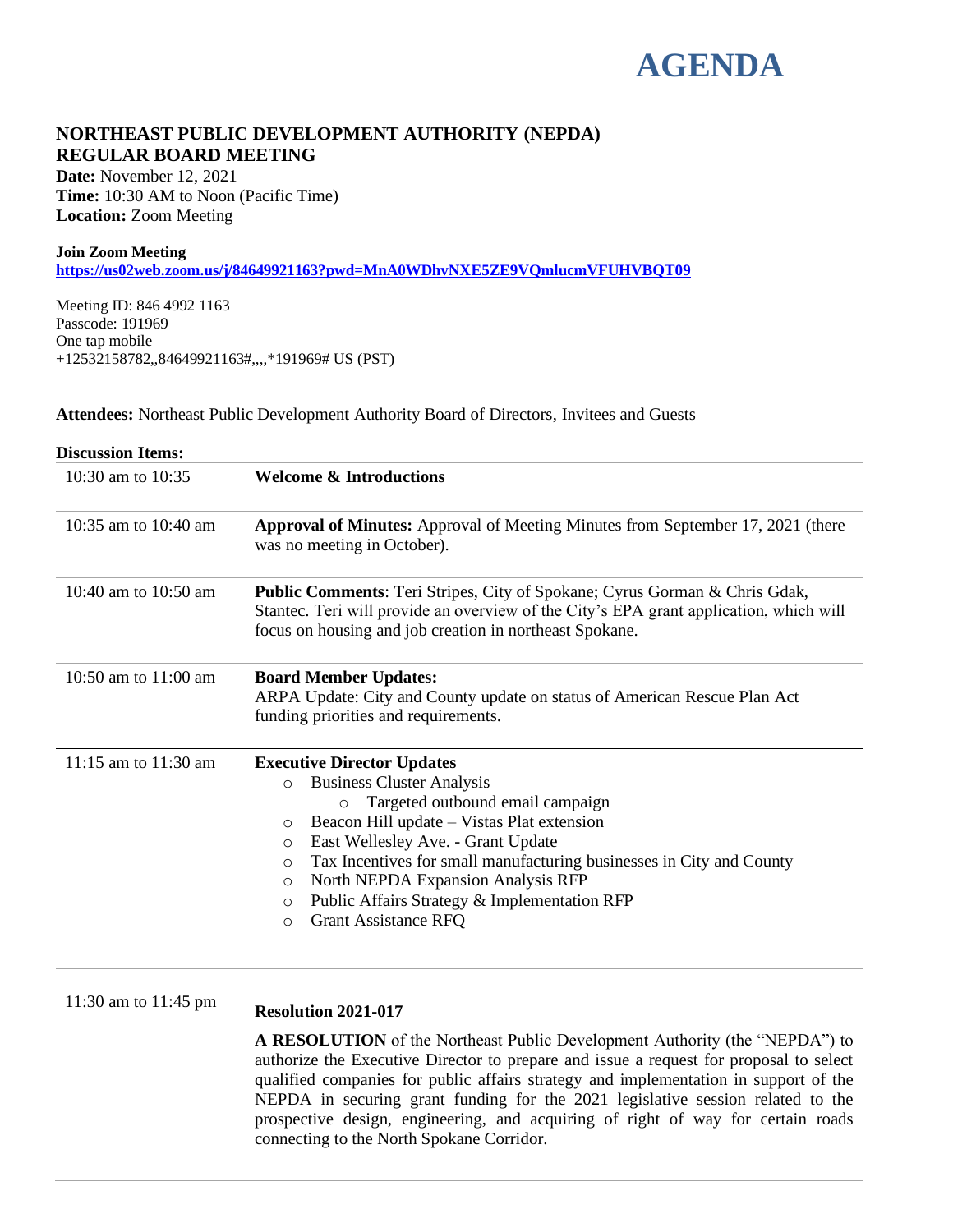#### **Resolution 2021-018**

**A RESOLUTION** of the Northeast Public Development Authority (the "NEPDA") to authorize the Executive Director to prepare and issue a request for proposal to select qualified companies to conduct a feasibility study exploring an expansion of the NEPDA north of Magnesium Road.

#### **Resolution 2021-019**

**A RESOLUTION** of the Northeast Public Development Authority (the "NEPDA") to authorize the Executive Director to prepare and issue a request for proposal to select a qualified planning and design consultant to assist with the preparation of transportation and infrastructure funding grants in support of the NEPDA in securing grant funding for the 2021 legislative session related to the prospective design, engineering, and right-ofway acquisition for a grid network of Complete Streets connecting to the North Spokane Corridor.

11:45 to 12:00 pm **Executive Session**

12:00 pm **Notable items, Around the Room, Closing**

**NEXT MEETING**: **December 10, 2021**, 10:30 AM to Noon, by Zoom or at the Northeast Community Center, 4001 North Cook Street, Spokane, WA 99207 (south conference room, lower level).

#### **DISCLOSURES**

**AMERICANS WITH DISABILITIES ACT (ADA) INFORMATION:** The City of Spokane is committed to providing equal access to its facilities, programs and services for persons with disabilities. Individuals requesting reasonable accommodations or further information may call, write, or email Human Resources at 509.625.6363, 808 W. Spokane Falls Blvd, Spokane, WA, 99201; or. Persons who are deaf or hard of hearing may contact Human Resources through the Washington Relay Service at 7-1-1. Please contact us forty-eight (48) hours before the meeting date.

**EXECUTIVE SESSION**: An Executive Session may be called during the meeting. The purpose must be announced and is limited by RCW 42.30.110. Examples include: (1) to discuss with legal counsel litigation, potential litigation and/or legal risks  $(RCW 42.30.110(1)(i))$ ; (2) to consider the acquisition of real estate by lease or purchase when public knowledge regarding such consideration would cause a likelihood of increased price (RCW 42.30.110(1)(b)); and (3) to consider the minimum price at which real estate will be offered for sale or lease when public knowledge regarding such consideration would cause a likelihood of decreased price (final action selling or leasing public property shall be taken in a meeting open to the public)(RCW 42.30.110(1)(c)).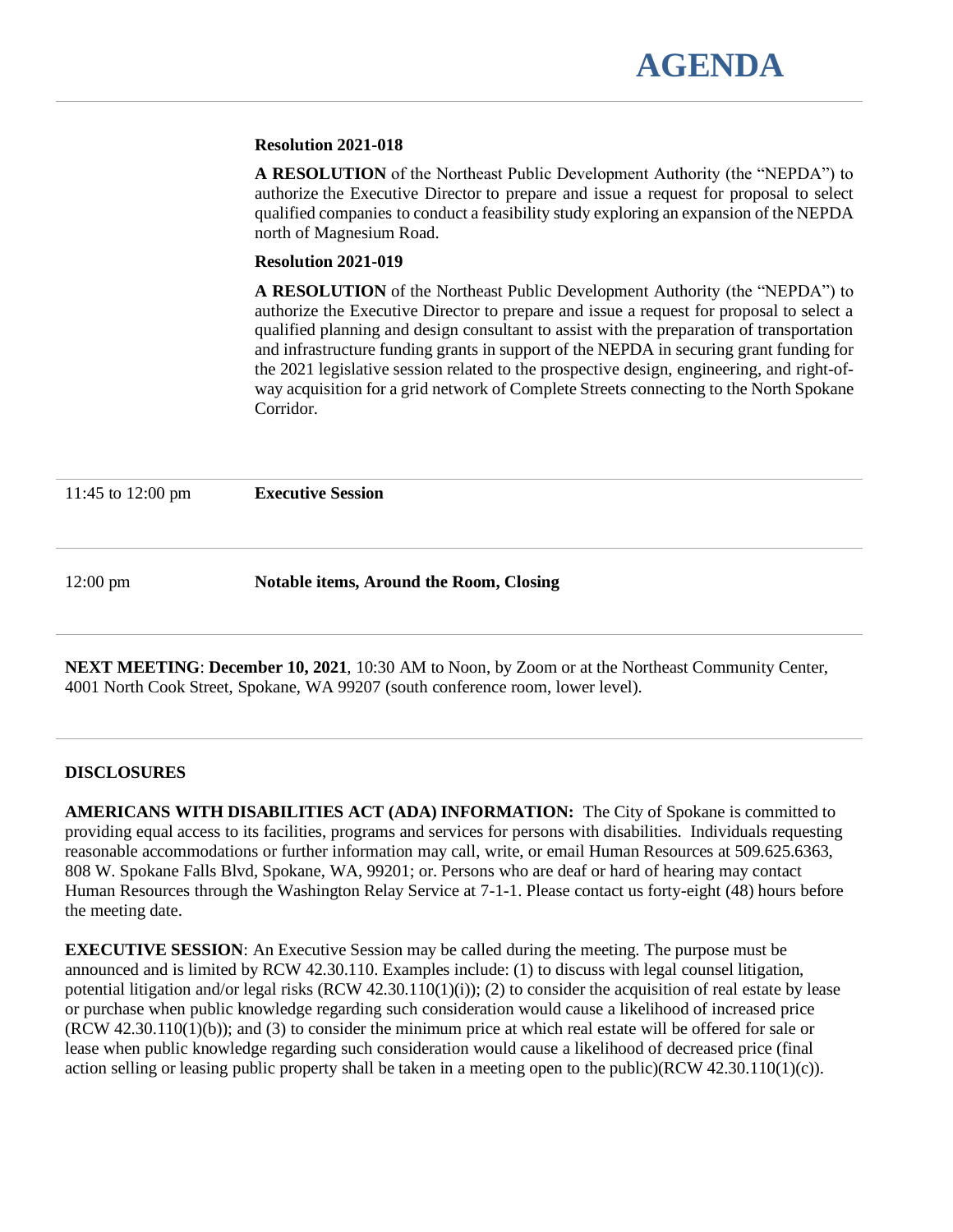## **NORTHEAST PUBLIC DEVELOPMENT AUTHORITY**

**Date:** September 17, 2021 **Meeting Time:** 10:30 AM **Location:** Board Members and Public attendance via Zoom.

#### **Welcome and Introductions**

Vice-Chair Cathcart called the meeting to order at 10:32 AM. He noted that a quorum was present. He explained that Board-Chair Kerns was not able to attend the meeting.

\_\_\_\_\_\_\_\_\_\_\_\_\_\_\_\_\_\_\_\_\_\_\_\_\_\_\_\_\_\_\_\_\_\_\_\_\_\_\_\_\_\_\_\_\_\_\_\_\_\_\_\_\_\_\_\_\_\_\_\_\_\_\_\_\_\_\_\_\_\_\_\_\_\_\_\_\_\_\_\_\_\_\_\_

#### **Attendees**:

NEPDA Board of Directors

- Michael Cathcart
- Cindy Wendle
- Scott Simmons
- Marlene Feist

Not in attendance:

- Josh Kerns
- Cheryl Stewart
- Jordan Tampien

#### Board Staff

- David Guthrie, Executive Director
- Megan Clark, Legal Counsel

#### Guests

- Ron Valencia, Spokane County
- Shae Blackwell, City of Spokane
- Computing For All Ritu Bahl

#### **Approval of Minutes**

Councilman Michael Cathcart asked if anyone was opposed to approving the Regular Board Meeting Minutes from August 13, 2021. Hearing no objections, a motion was made by Scott Simmons to approve the minutes. The motion was seconded by Cindy Wendle. The motion passed unanimously.

#### **Public Comment**:

The Executive Director introduced Ritu Bahl, a principal and founder of Computing For All. Mr. Guthrie noted that Computing For All (CFA) is a non-profit organization dedicated to developing the future of tech talent through inclusive, employer-driven education. Since its founding in 2015, they have worked to break down systemic barriers that prevent youth and young adults of all races, genders, and cultural backgrounds from launching tech careers. Guthrie advised the board that the NEPDA had reached out to Computing For All to discuss the possibility of creating a IT training program in northeast Spokane, in conjunction with The Zone Project and Northeast Community Center. He also reminded the board that he is on the governance committee for a northeast Spokane initiative called Pathways to Employment, which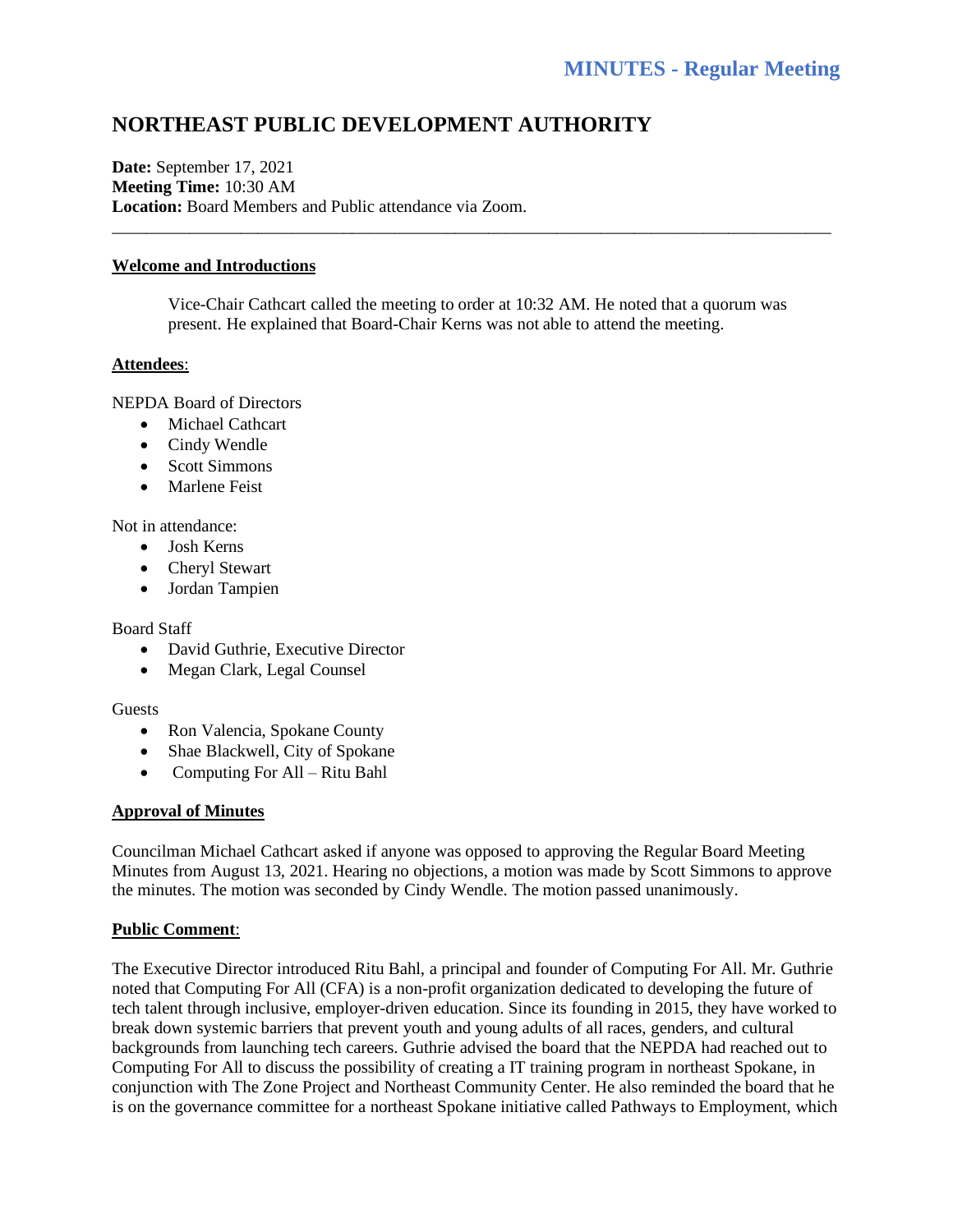is designed to facilitate education and training in three core areas, 1) medical careers, 2) construction trades, and 3) IT, which ultimately provide a pathway to a livable wage. The Zone and NEPDA have discussed an introductory IT-web development training program with an initial group of single mothers with children living below the poverty line, in northeast Spokane. Computing For All has indicated their interest in conducting a pilot program with a small group of women in January 2022, to evaluate some of the barriers which have to be overcome, e.g. languages, cultural issues, childcare, and transportation.

Ms. Bahl presented an overview of the program, and noted that they have been successful throughout the state in offering education programs, including certifications and job placement. They have received funding from the City of Seattle, the National Science Foundation, and many private companies, such as Bank of America, Facebook, T-Mobile and others. According to Ritu, it's critical to have a group of employers participate in the process, who will mentor and hire program graduates, and offer students real world problems to work on. Scott Simmons explained that the County has been working on developing an educational program for at-risk youth. This program is focused on teaching skilled trades in the construction industry. He noted that an IT program for at-risk youth Countywide could be very exciting. Ritu explained that a lot of their work to date has been with disadvantaged and or at-risk youth, and they would be happy to discuss opportunities to expand their program in the County. Cindy Wendle asked about their experience in eastern Washington. Ms. Bahl noted that CFA has worked in multiple eastern Washington Cities and Counties. CFA has funding from the State to work in all Washington State counties, and has been approved as an apprenticeship program in the State. The board acknowledged the challenges and exciting possibilities of the educational program, along with its commitment to support Computing For All, as it develops an IT focused educational pathway for residents of northeast Spokane.

#### **Board Updates**

ARPA. The Executive Director asked for a board member update regarding the potential distribution of American Rescue Plan Act (ARPA) funds. Scott Simmons explained that the U.S. Treasury has not provided any additional guidance regarding allowable uses for ARPA funds. Scott also explained that the draft Treasury rules had become very complex, and that a number of counties nationally were debating whether to return the ARPA funds as a result. He noted that members of Congress were aware of the problem, and may intervene to simplify the ARPA distribution rules Cities and Counties must comply with. Marlene Feist agreed with Scott, and noted the City lobbying team had expressed similar comments.

Michael Cathcart explained the City has not received new information from the U.S. Treasury Department. He noted that the City hired a community engagement coordinator to help manage the ARPA application process. Cindy Wendle suggested that we create a schedule of funding priorities for board use, regardless of the outcome of ARPA funding. David Guthrie noted that a list had been provided to Councilman Cathcart, who submitted the list of priorities to Council. Mr. Guthrie said that he would provide a copy of the list to the full board.

Esmeralda Commerce Park (ECP). Marlene Feist updated the board on status of the City of Spokane and LB Stone Esmeralda Commerce Park (ECP) Development Agreement. Specifically, the allocation of \$1.25 million for public infrastructure reimbursement at ECP. She noted that if LB Stone does not comply with the terms of the agreement by  $12/31/21$ , they will be in default, and the City will formally terminate the Agreement. If and when the developer defaults, and the Agreement is terminated, the \$1.25 million previously committed to ECP will be available for other "infrastructure" investments within the NEPDA. Marlene advised the board that any non-infrastructure related uses of these funds will require City Council approval.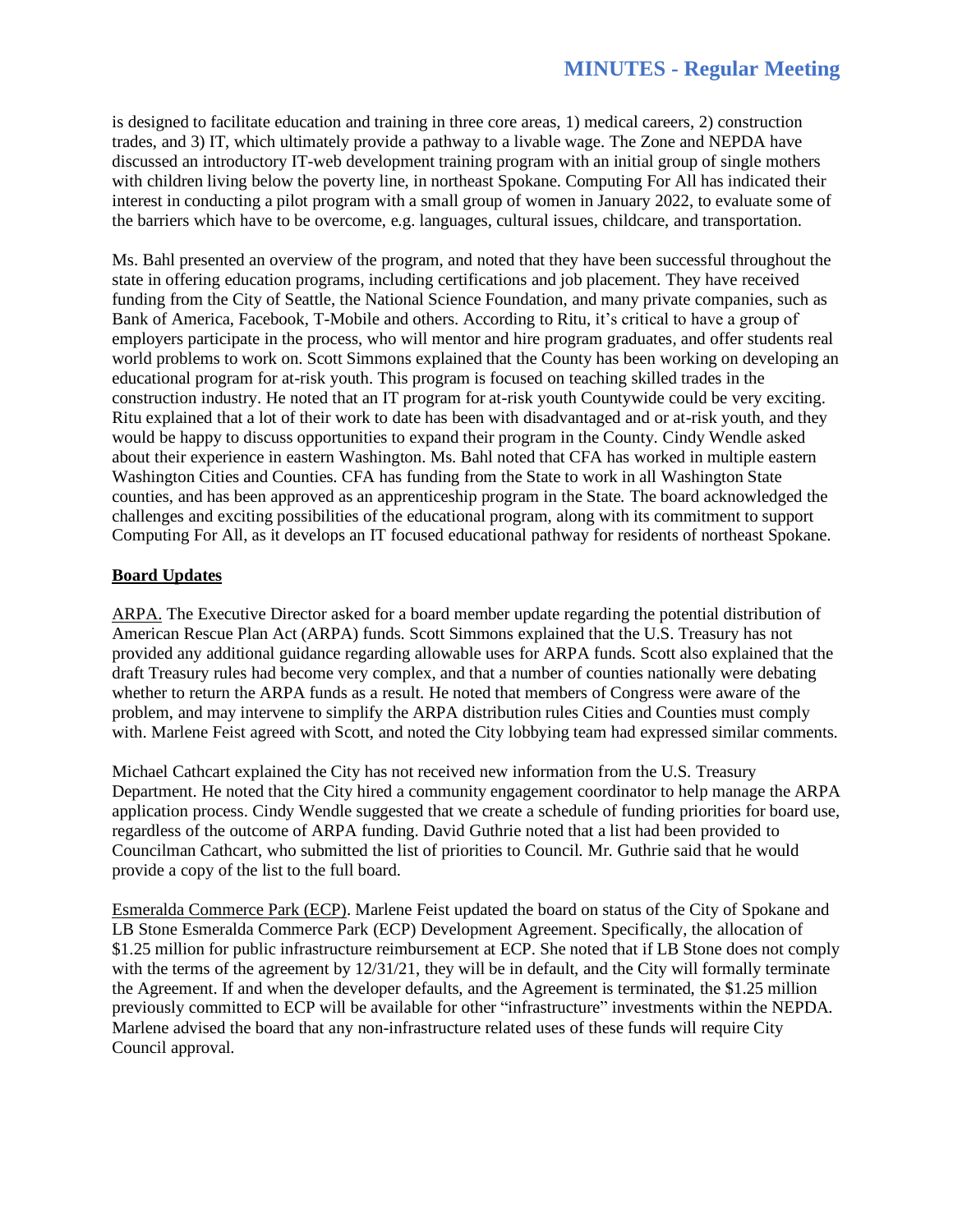#### **Executive Director Updates**

- Computing For All The Executive Director asked if there were any additional questions or concerns about NEPDA support for CFA. No questions or concerns were noted.
- Washington State Transportation Commission (WSTC) Guthrie explained that he will present NEPDA transportation needs to the WSTC in the near future. He reviewed the presentation with the board, and asked for comments. Michael Cathcart commented that the presentation looked great. There were no other comments
- Marketing Mr. Guthrie noted that Covid had slowed our video interview work. The principals at Brand New Consulting, who are helping manage NEPDA videos and related marcom work, were both hospitalized due to Covid. David has recovered, while Susan is still in the hospital. Guthrie noted that our social media channels are being updated weekly, including posts to Facebook, Instagram, LinkedIn and Twitter. We have also added links to our social medial channels on our websites. We are also working on identifying critical clusters of existing businesses in the NEPDA, and similar or compatible businesses regionally and in western Washington, which we will target for recruitment.
- North NEPDA Expansion Analysis RFP The Executive Director explained that he had presented a concept to Commissioner Kerns, Scott Simmons, and others at the County. The concept involves expanding the NEPDA boundary north of Magnesium Road. David noted that the area would provide large tracts of developable land, which we don't have in the NEPDA. The benefits of the expansion area include; close proximity to the NSC and Parksmith Interchange, industrial zoning, approximately 400 acres of generally level land, and only 5 or 6 property owners. The Executive Director would like to solicit proposals from a limited group of engineering firms to help the NEPDA evaluate the feasibility of extending infrastructure to the proposed expansion area.

Michael Cathcart asked for a map of the proposed expansion area. David Guthrie said he would send the map and related data to the board. Michael asked if we were prepared to proceed with a vote on a resolution to approve. Guthrie suggested that the board wait to vote until Commissioner Kerns is in attendance. Scott Simmons asked for a presentation of the plan for the board. Mr. Guthrie explained that a meaningful presentation will require additional information, and the assistance of an engineering firm. We need to understand where utilities are located, who the purveyors' are, utility capacity, distances required to extend services, right-of-way required, etc. David noted that Commissioner Kerns liked the concept, subject to further analysis and discussion. Cindy Wendle suggested that some of the land area should be utilized for housing and commercial uses. The need for housing is acute.

• Public Affairs Strategy & Implementation RFP – Guthrie noted that he would like to solicit proposals from qualified public affairs consultants to help build awareness in Olympia with our state legislators, to secure funding for planning, engineering, and construction of new roads in the NEPDA. Councilman Cathcart indicated his support, and said we need an annual legislative agenda. He also noted that he prefers to use our own lobbyist, and not rely on the City's or County's. He did note that public affairs firms are expensive, and we need to carefully consider the cost versus benefits. Scott Simmons agreed that we should hire our own public affairs firm to avoid a conflict of interest with the City or County lobbyist. Cindy Wendle asked whether the